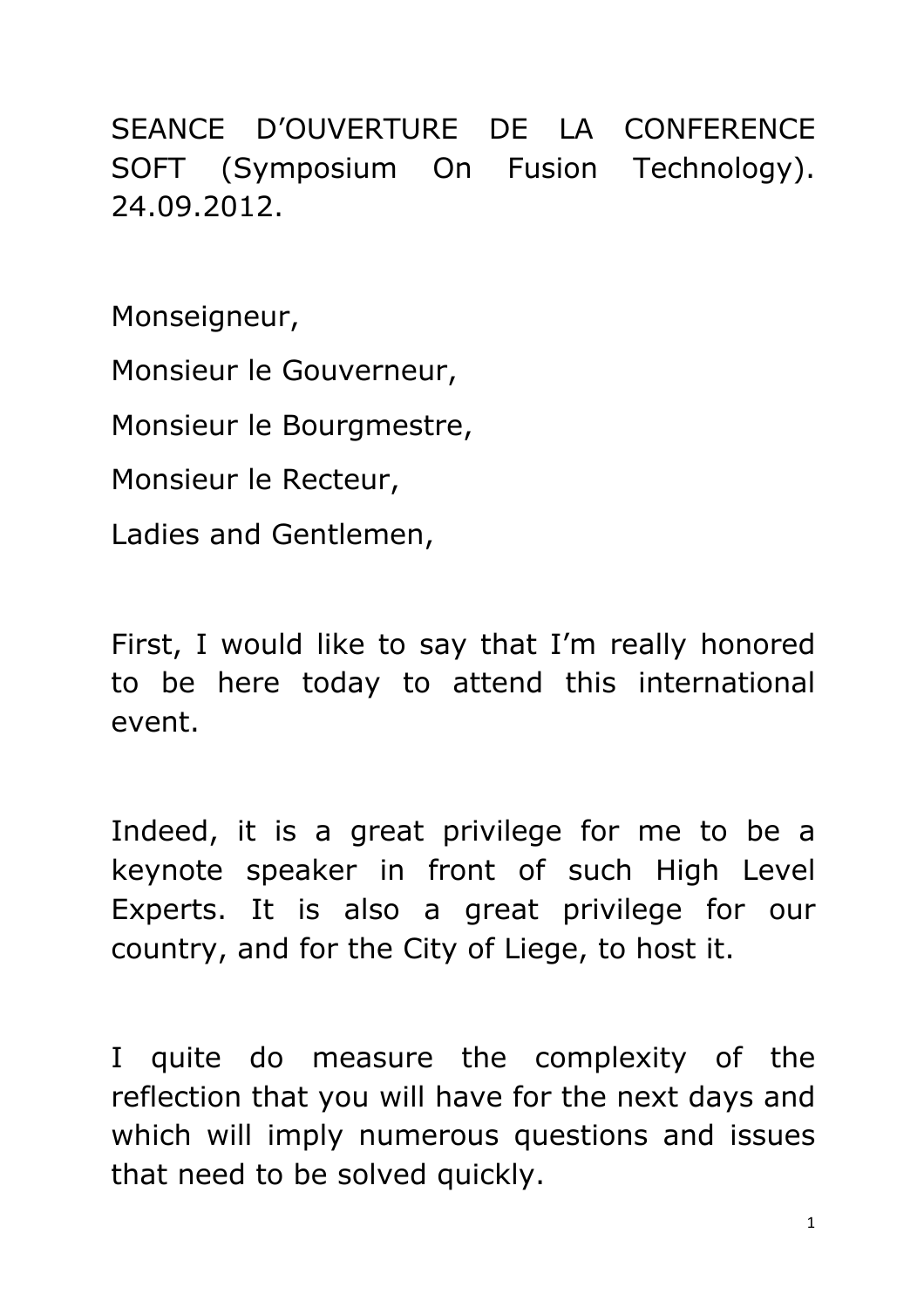But I tell myself, and that is why this event is so important, that here in Liège, today, tomorrow and also after tomorrow, we could take the first steps to what could be our alternative energetic scenario.

Questions, first. As for example, these about climate change, exhaustion of the oil and gas fields or the nuclear threat.

For all these fields, we all know that most of the time, we tend to be constrained in the phase of reacting, more than in the one of planning and anticipating.

Yet, it will never be too late regarding the development of answers that must respond to the current needs without compromizing the capacities of future generations to answer to their own challenges.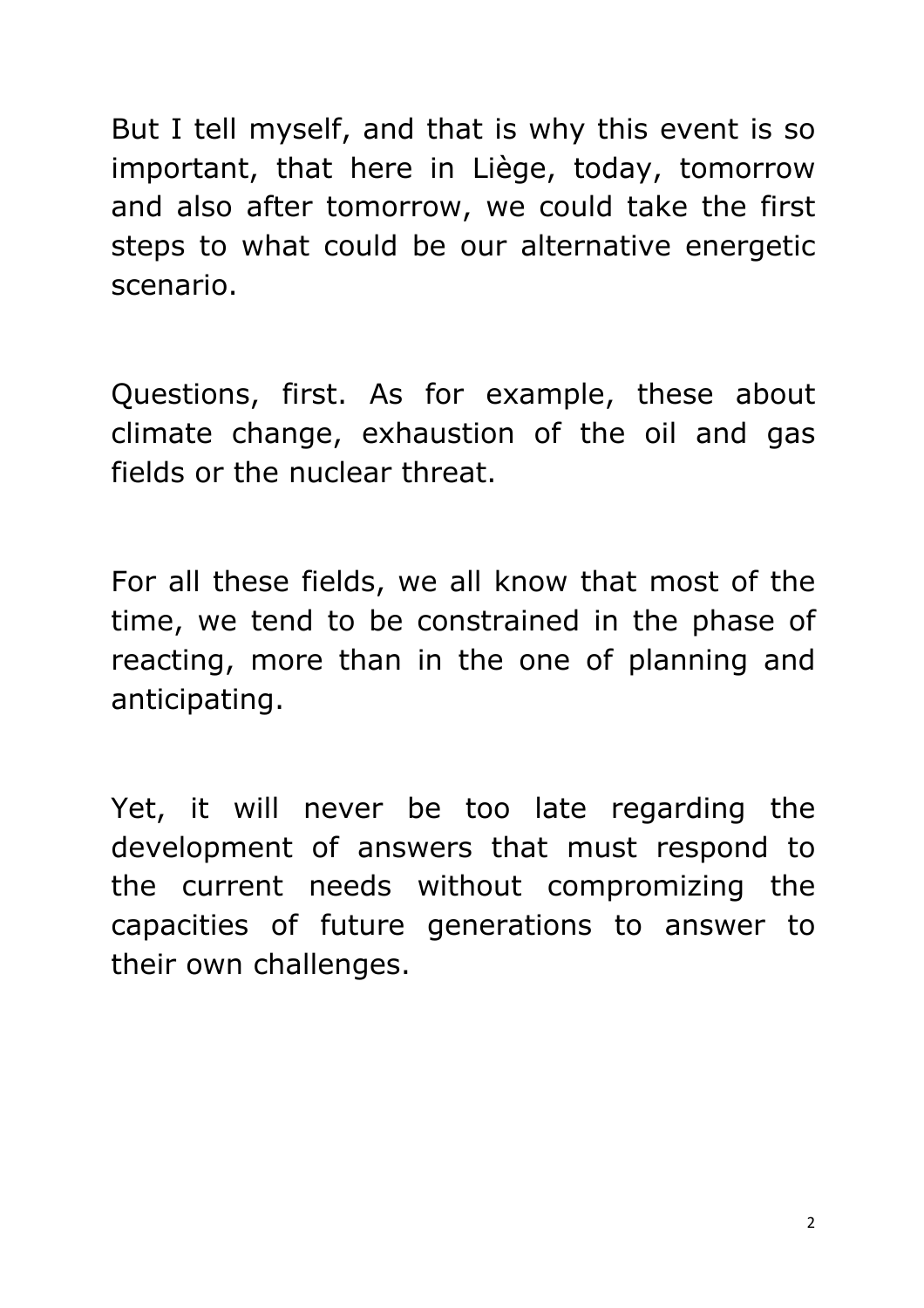The answers we are trying to offer, while always looking for better solutions, has enabled us to diversify our energetic options and to limit our consumption.

And I think it is true that we are doing our very best in the medium term. We all launched proactive policies in this field.

Here in Wallonia, we chose to dedicate one of our Poles of Competitiveness, a major cluster, to sustainable development.

Also, our Activity Zones and our Scientific Parks have all developed good practices speaking of energy consumption.

We multiplied the initiatives to moderate the prize of energy to support the competitivity of our enterprises, and to help the individuals in their current ways of life.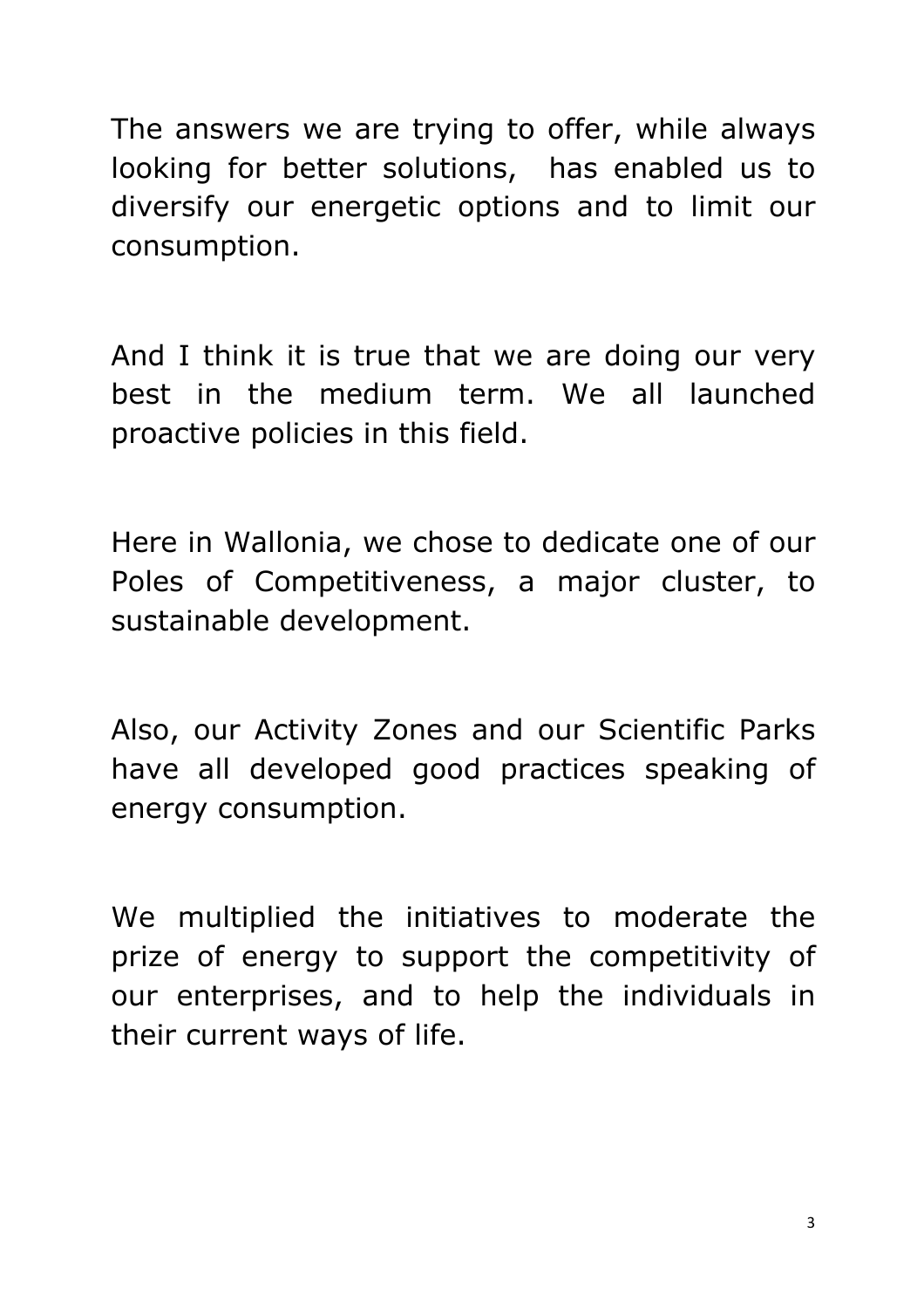In the field of aerospace for example, another field we are leader in, some of our advanced technologies can be linked to what is realized in the field of fusion technology, speaking of materials or process.

Belgium is currently participating to the project ITER (International Thermonuclear Experimental Reactor). Thanks to this program and its large scale involvement, new hopes have appeared.

As you know, the access to energy and the economic development are closely linked.

And currently, the global energy demands are exponentially growing.

One of the main reason is of course the economic growth of emerging countries, and we can understand that.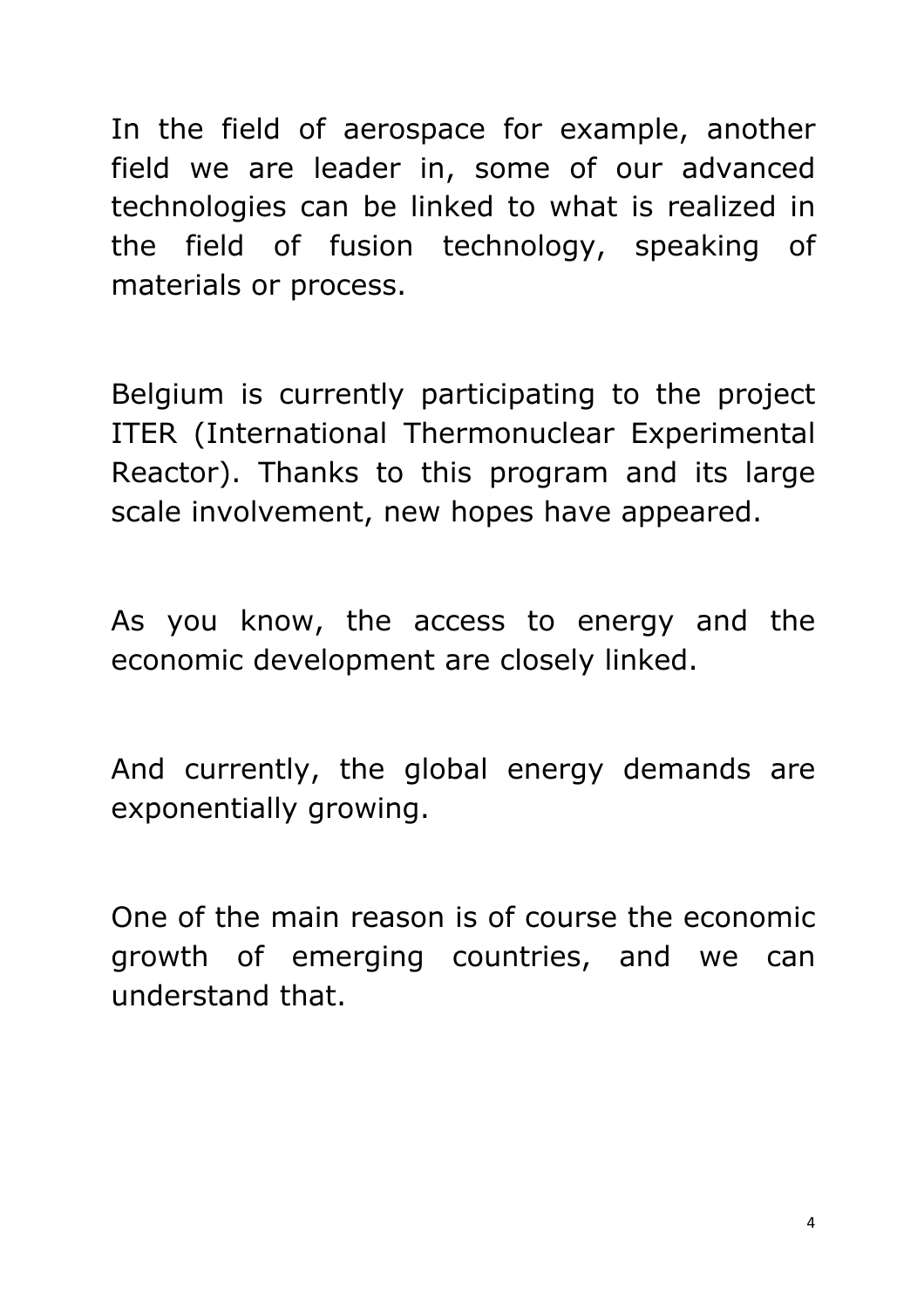It is also in our own interest that the economies of these emerging countries continue to grow, as our economies are now tied to them, through our trade exchanges and investments.

Energy mix, shale gas, nuclear fusion, or still non-identified sources, which scenario will allow us to guarantee our energy security for the future ?

And what if the future was there, in the reverse process of the nuclear fission ? What if the future was, as Einstein would have said, in the encounter between deuterium and tritium ?

If you are attenting this Symposium today, introducing your work, your reflection, your researchs,…and your hopes, it is for solid reasons.

Fifty years for the fusion ? Fifty years for a safety system, without CO2 emission, and which could guarantee supplying safety ?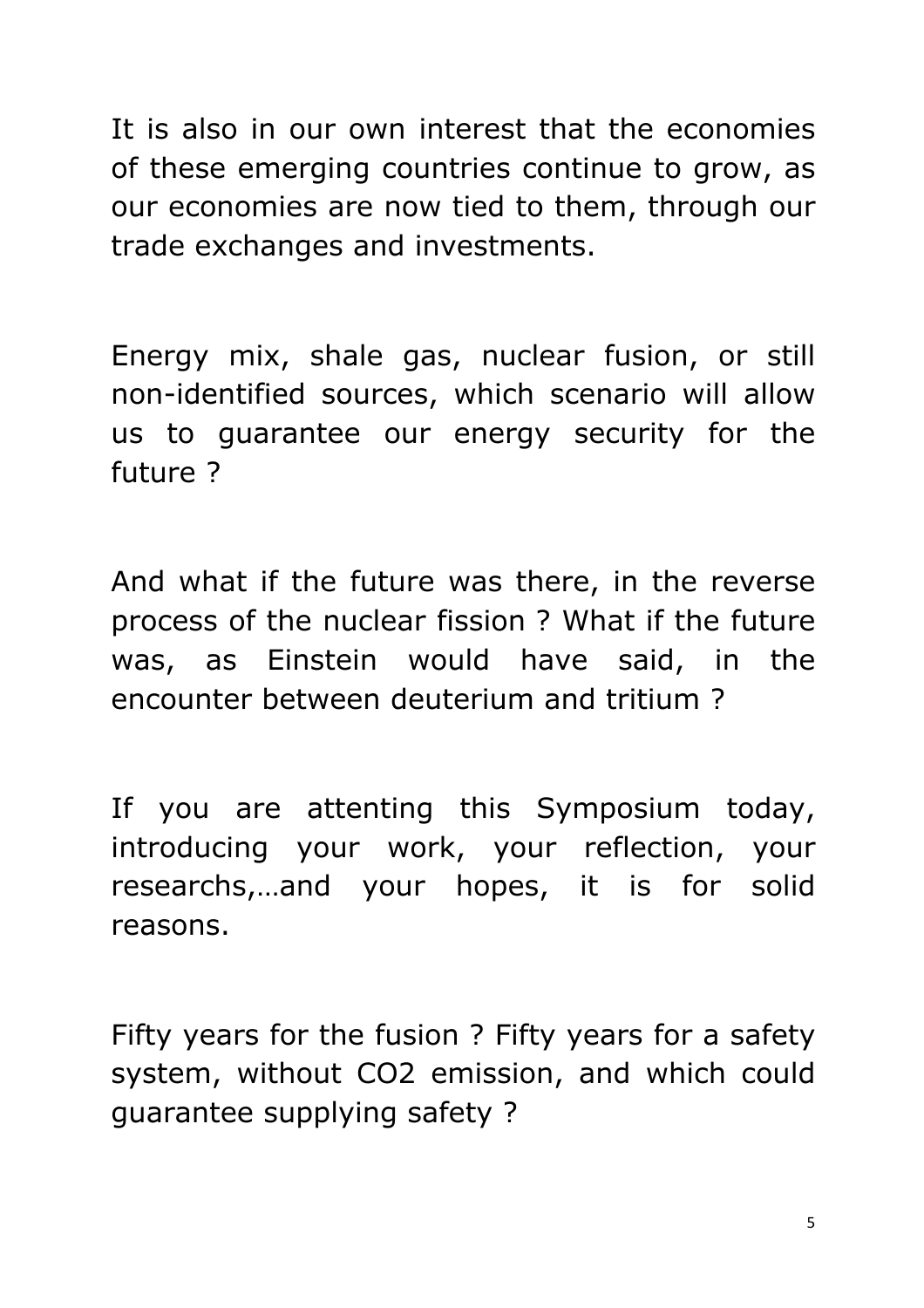I tell you that, because I know that there are still details to fix.

And, particularly, challenges such as approaching temperatures of more than one hundred million degrees while maintaining in the meantime the plasma temperature in the « tokamak ».

I'm quite sure it won't be necessary to define this word for the experts of this Assembly.

But for the non-experts, it maybe useful to know that « tokamak » is the name given by Andrei SAKHAROV to the nuclear fusion reactor or to the device using a magnetic field to confine a plasma in the shape of a torus.

Milleniums ago, at the very beginning of writing, on the banks of the Nile, people venerated the Sun.